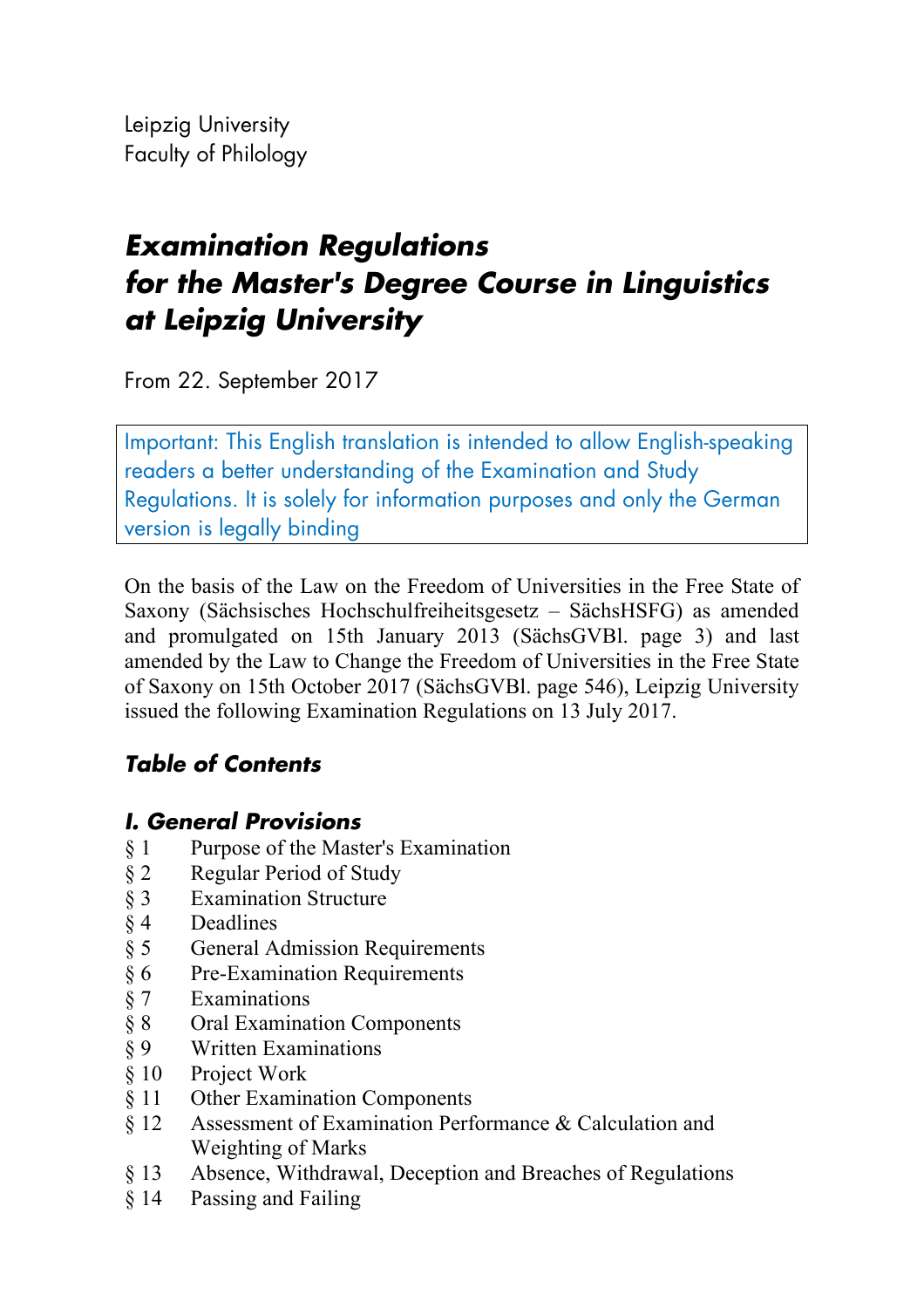- § 15 Resitting Module Examinations
- § 16 Crediting of Study Hours & Study and Examination Performance
- § 17 The Examination Board
- § 18 Examiners and Observers
- § 19 Master's Thesis
- § 20 Course Certificate and Master's Degree Certificate
- § 21 Invalidity of the Master's Examination
- § 22 Access to Examination Records
- § 23 Responsibilities of the Examination Board
- § 24 Right to Objection

## *II. Specific Provisions*

- § 25 Scope of Study
- § 26 Subject Matter, Type and Scope of the Master's Examination
- § 27 Master's Degree
- § 28 Legal Validity and Publication

#### **Appendix:**

Examination Table

## *I. General Provisions*

## *§ 1 Purpose of the Master's Examination*

The Master's examination is used to determine whether and the extent to which the following objectives of the degree course in Linguistics were met:

- 1. Subject-specific and/or occupation-specific focuses with regard to Linguistics in the areas of Grammatical Theory, Linguistic Typology and Computational Linguistics.
- 2. Students being able to prove themselves in their specific occupational area in practice and apply the knowledge and skills acquired.
- 3. Independently tackling a more comprehensive scientific or practical problem with a subject-specific and/or occupation-specific focus.

# *§ 2 Regular Period of Study*

The regular period of study is 4 semesters. It includes the module examinations and the Master's thesis.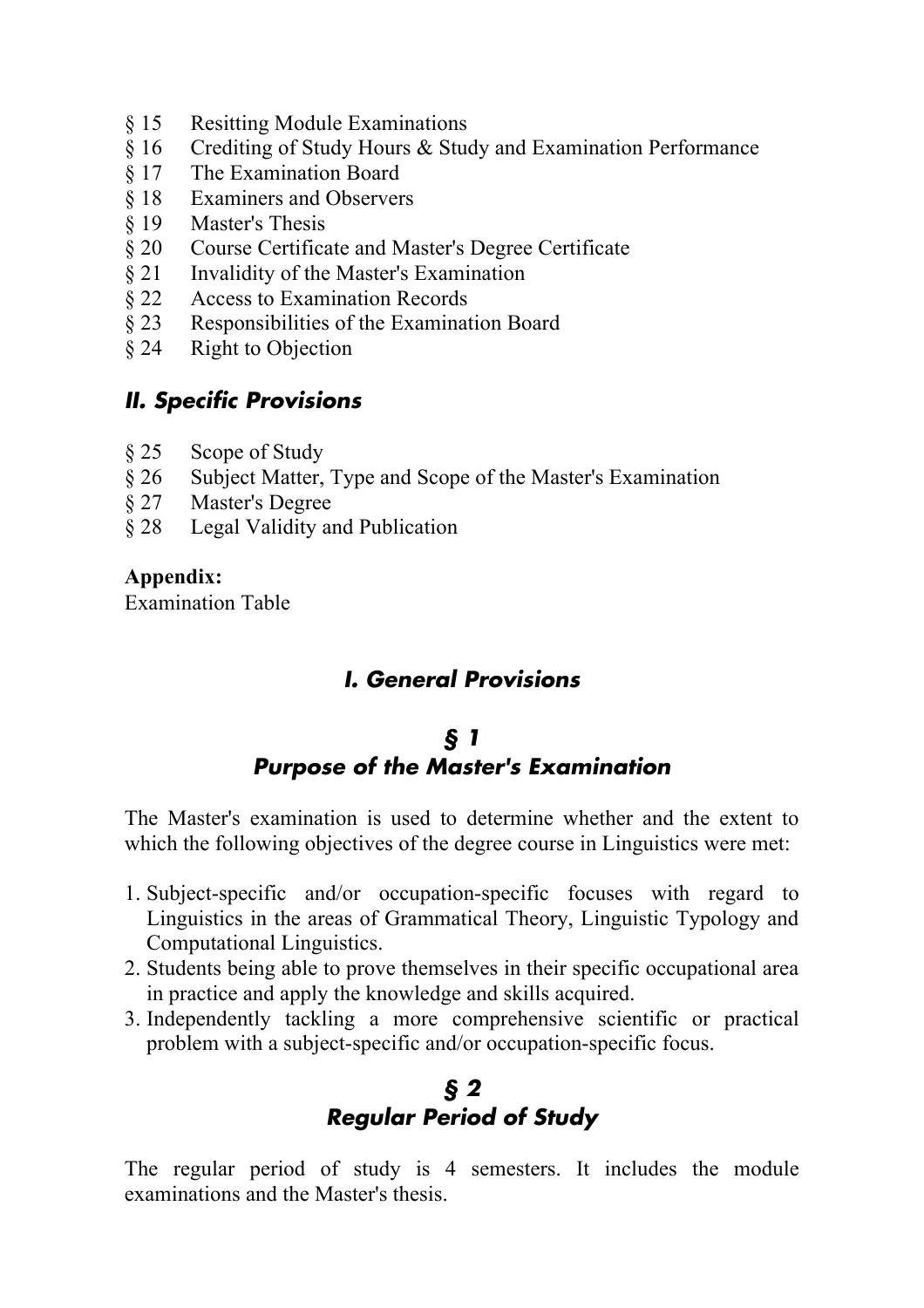#### *§ 3 Examination Structure*

- (1) The Master's examination is comprised of the module examinations completed during the Master's degree course and the Master's thesis.
- (2) A module examination normally consists of one, but no more than two, examination components. The examination components of a module examination shall be completed alongside the candidate's degree studies. The examination table (see appendix) mainly shows which module examinations form part of which module, the weighting of the examination components involved in each module and the examination requirements that are to be fulfilled.

# *§ 4 Deadlines*

- (1) The Master's examination should be completed within the regular period of study. A Master's examination that is not completed within 4 semesters after the end of the regular period of study will be graded as failed.
- (2) A failed module examination can be resat within a year after the completion of the first examination attempt. This period will begin when the examination result is announced. Once this period has expired, the repeat attempt will be graded as failed. The first examination resit can take place in the same semester as the announcement of the examination result but 14 days after the announcement of the result at the earliest. A second examination resit can only take place on the next possible examination date upon application.
- (3) In the case of part-time study, the deadlines will be extended according to the duration of the part-time studies compared to the full-time course in accordance with paragraph 1 and paragraph 2 sentence 1. More information is laid out in the current version of the University-Wide Part-Time Studies Regulation.
- (4) Students are normally informed about the dates of examination components electronically. The dates are normally announced 4 weeks before the respective examination is due to take place.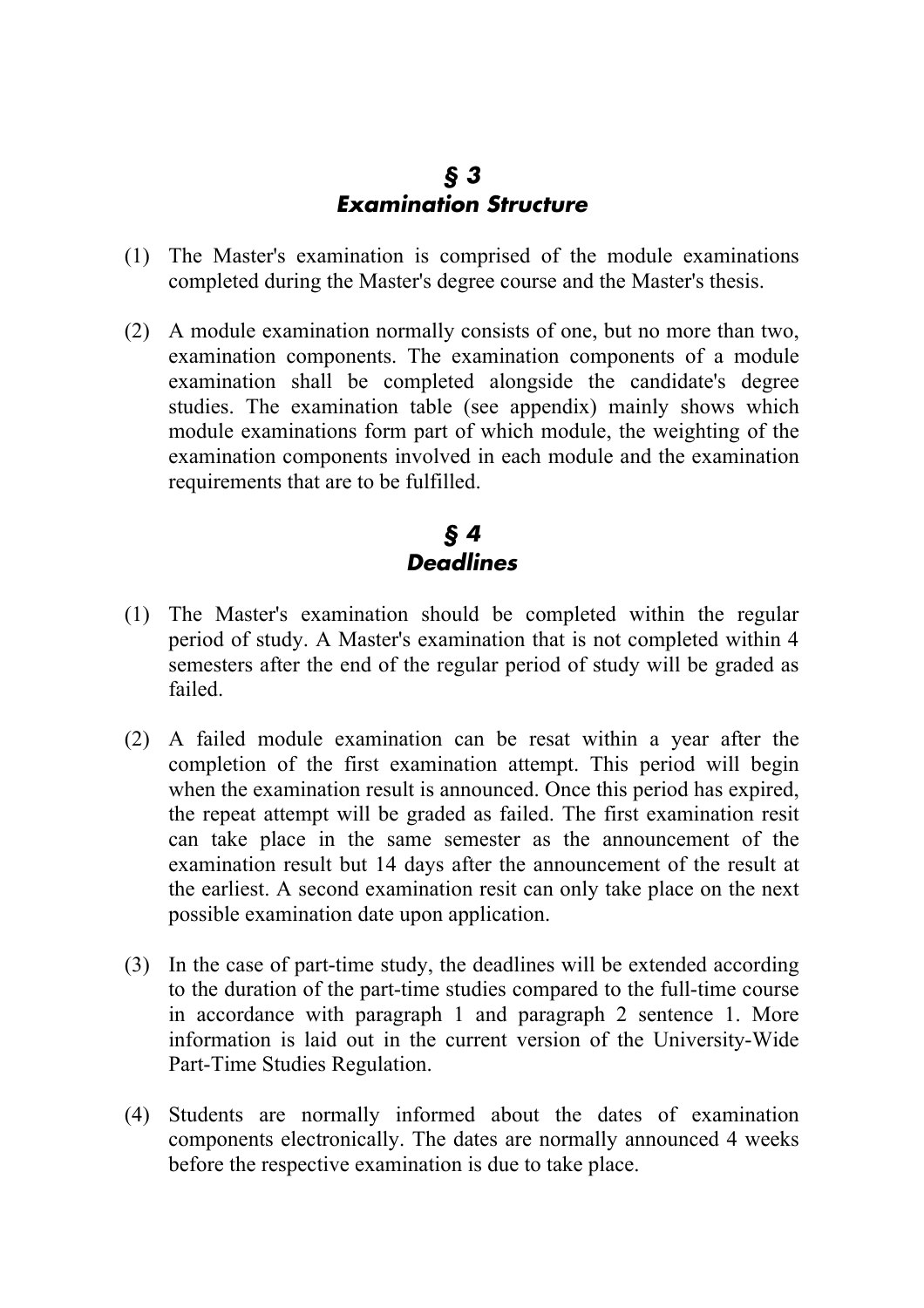- (5) Students are always notified of examination results electronically.
- (6) If students fail to meet deadlines for reasons that are not attributable to them, these periods must not be factored into the calculation of the deadlines. This also applies to maternity leave and parental leave periods.

#### *§ 5 General Admission Requirements*

- (1) The module examinations and the Master's thesis of Master's Degree Course in Linguistics can only be taken and completed by those who are enrolled on the Master's Degree Course in Linguistics at Leipzig University
- (2) Students who have not received notification that their admission to the module examinations has been rejected in accordance with paragraph 4 up to one week before they are given assignments and/or complete the examination component will be deemed to have been granted admission to the module examinations. Approval for the Master's thesis will be deemed to have been given when the thesis topic is released.
- (3) Registration for a module also constitutes registration for the module examination. Withdrawal from the module and the associated withdrawal from the module examination can be carried out in writing to the responsible examination office up to 4 weeks before the end of the lecture period at the latest. If notification of withdrawal from the module is submitted within this deadline, all examination components within the module that have already been completed will be classified as not completed. After this, withdrawal from examination is only possible on the basis of important reasons and requires written notification of withdrawal and written approval from the Examination Board.
- (4) Admission to the module examination and the Master's thesis can only be rejected if:
	- 1. the student has not met the requirements stipulated in paragraph 1
	- 2. the student's documents are incomplete
	- 3. the examination candidate has lost his/her right to take an examination pursuant to the law of the federal state by exceeding the deadline for registration for the examination or completion of the examination.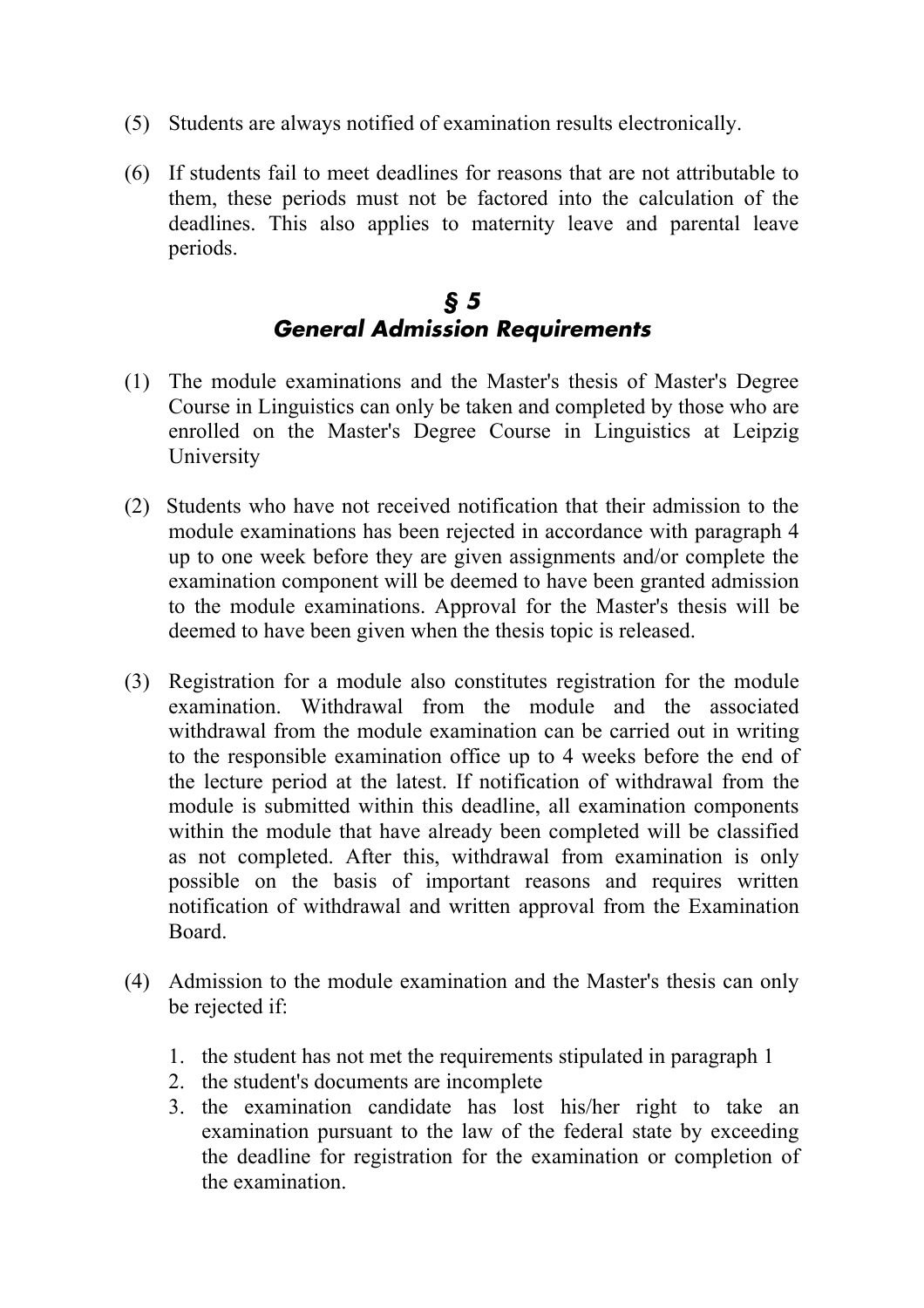The reason for the rejection must be specified.

## *§ 6 Pre***-***Examination Requirements*

No pre-examination achievements (academic achievements that are a special prerequisite for admission to the module examination) are required.

## *§ 7 Examination & assessment*

- (1) Examination components (Prüfungsleistungen PL) must be completed in the form of:
	- 1. oral examinations (§ 8)
	- 2. written examinations (§ 9)
	- 3. project work (§ 10)
	- 4. other examination components (§ 11).
- (2) Written examinations contain no multiple-choice tasks.
- (3) If an examination candidate provides credible evidence that he/she is fully or partially unable to complete examination components within the stipulated deadline or is unable to comply with other examination conditions due to disability or a chronic illness, the examination candidate will be allowed to complete the examination components within an extended deadline or complete equivalent examination components in a different form. The presentation of a doctor's certificate and, in cases of doubt, an official medical certificate can be demanded. These provisions also apply to study components.

## *§ 8 Oral Examinations*

- (1) Oral examinations require examination candidates to prove that they can identify the connections involved in the field being examined and are able to tackle special questions and problems according to these connections. Oral examinations are also designed to determine whether the basic knowledge of examination candidates corresponds to the knowledge required at this stage of their degree studies.
- (2) Oral examinations must be conducted by several examiners (panel examinations) or by one single examiner accompanied by a competent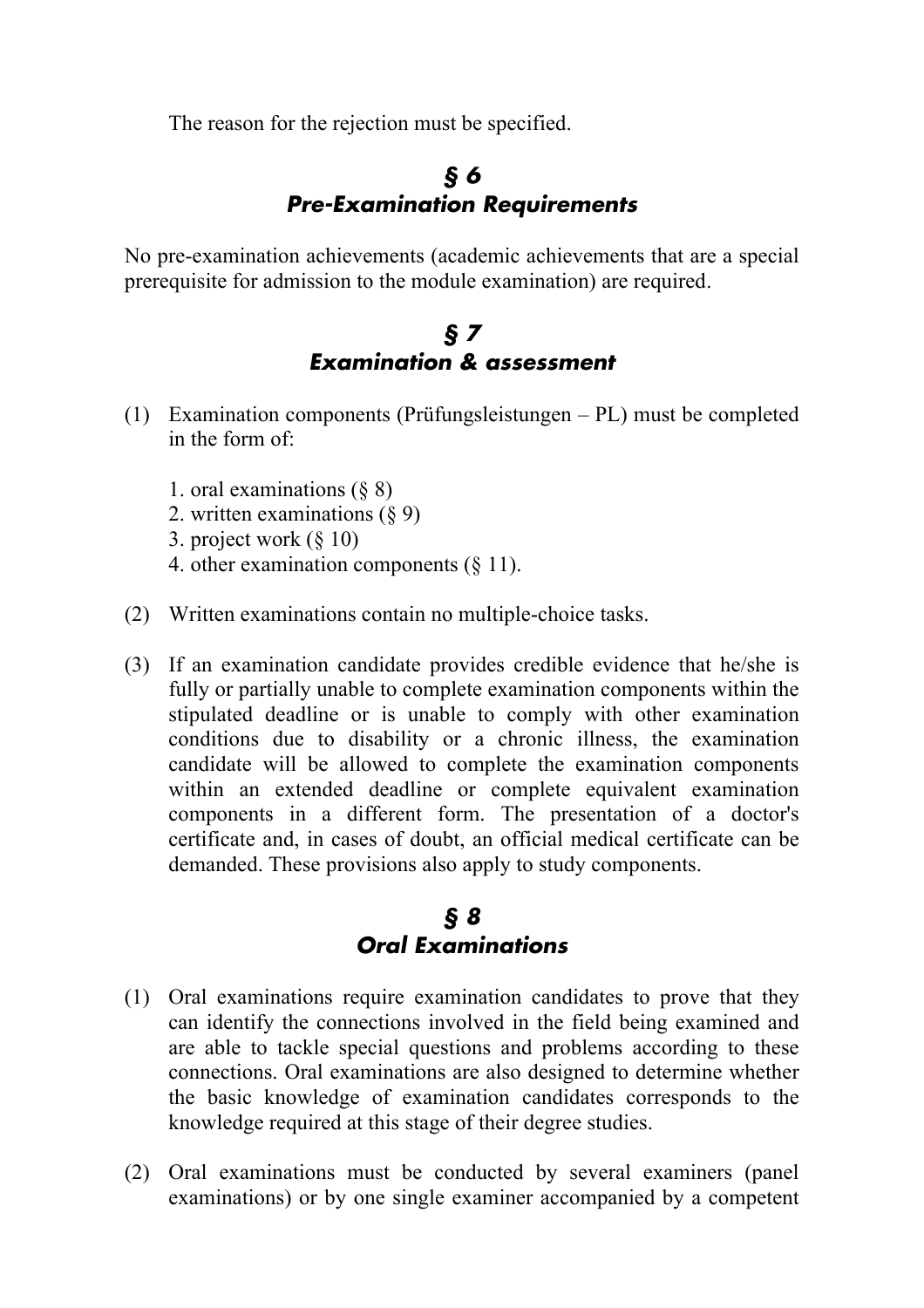observer (cf. § 18 paragraph 1 sentence 4) as a group examination or individual examination. A written record of the examination containing the significant subject matters and results of the examination must be produced. In the case of panel examinations, the mark will be determined by the examiners. In other examinations, the examiner will consult with the observer before deciding on the mark awarded.

- (3) The duration of the oral examination is specified in the appendix to the Examination Regulations.
- (4) The examination candidate must be notified of his/her result after completion of the oral examination.

#### *§ 9 Written Examinations*

- (1) In written examinations, examination candidates should prove that they are able to use the common methods involved in their subject area to solve problems and explore topics on the basis of the required basic knowledge in a limited time and with limited resources. Examination candidates can be given a selection of topics to choose from.
- (2) The duration of written examinations is specified in the appendix to the Examination Regulations.
- (3) Written examinations are normally assessed by two examiners. The final mark awarded for a written examination is based on the arithmetic average of the marks awarded by each examiner. The assessment procedure should take no longer than 4 weeks.

## *§ 10 Project Work*

(1) Project work is designed to provide evidence of a student's ability, especially in terms of the development, implementation and presentation of concepts and, where applicable, his/her ability to work in a team. When completing project work, examination candidates should show that they are able to define objectives and develop interdisciplinary problem-solving approaches and concepts when working on a larger task. Project work is normally comprised of an oral presentation and a written report on or documentation of the project results. The grade awarded for the project work is based on the arithmetic average of the marks achieved for the oral presentation and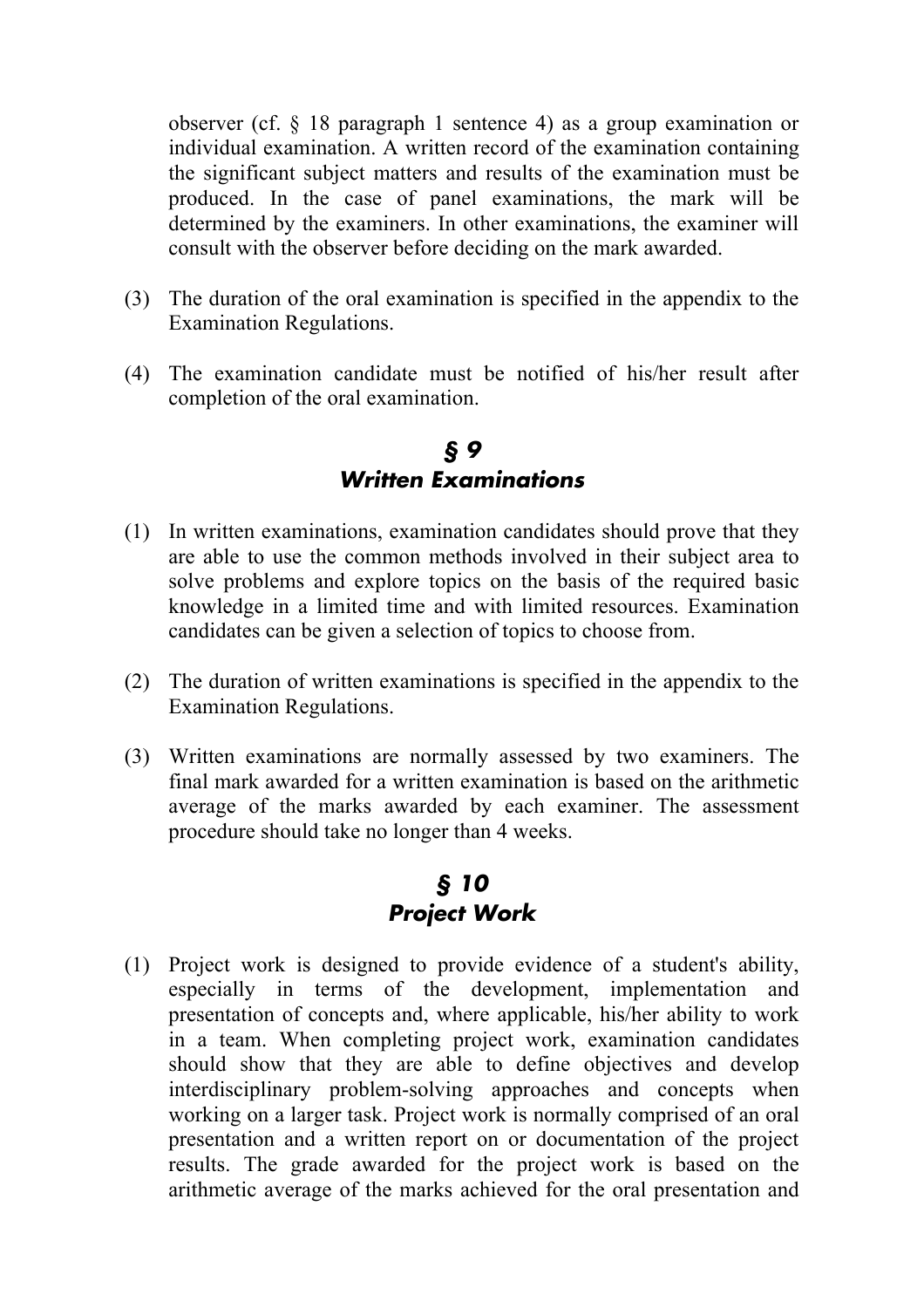the written report or documentation of the results.

- (2) § 8 paragraphs 2, 4 and § 9 paragraph 3 apply accordingly to the assessment of project work.
- (3) The duration of the oral presentation and the deadline for the completion of the written report or documentation of the results are specified in the appendix to the Examination Regulations.
- (4) In project work completed as a team, the contribution made by the individual examination candidate must be clearly recognisable and assessable and must meet the requirements stipulated in paragraph 1.

# *§ 11 Other Examination Components*

- (1) Examinations may also take the form of internship reports, term papers and portfolios. Internship report: In the internship report, the students should describe the research questions of the project in which the internship takes place, the methodology used, actual or possible results, problems that arose and their findings. The subject of the internship should be presented promptly in a thematically relevant master's colloquium and then written up. The report should be submitted within 6 weeks after the end of the internship. Term paper: Processing time 4 weeks. Portfolios: Portfolios are a collection of multiple smaller written projects, which relate to empirical and theoretical aspects of the courses. Some examples of portfolio subprojects include: a short summary or a brief comparison of texts, reflection on a fundamental scientific question, minutes of a meeting, a closely related limited task of data collection, annotation or evaluation. The portfolio projects are done during the semester; it is submitted up to 6 weeks after the end of the course.
- (2) § 8 paragraphs 2, 4 and § 9 paragraph 3 apply accordingly to the assessment of other examination components.

# *§ 12 Assessment of Examination Performance & Calculation and Weighting of Marks*

(1) The grade awarded for the Master's examination is calculated according to the arithmetic average of the marks achieved in the module examinations and the Master's thesis weighted according to credits.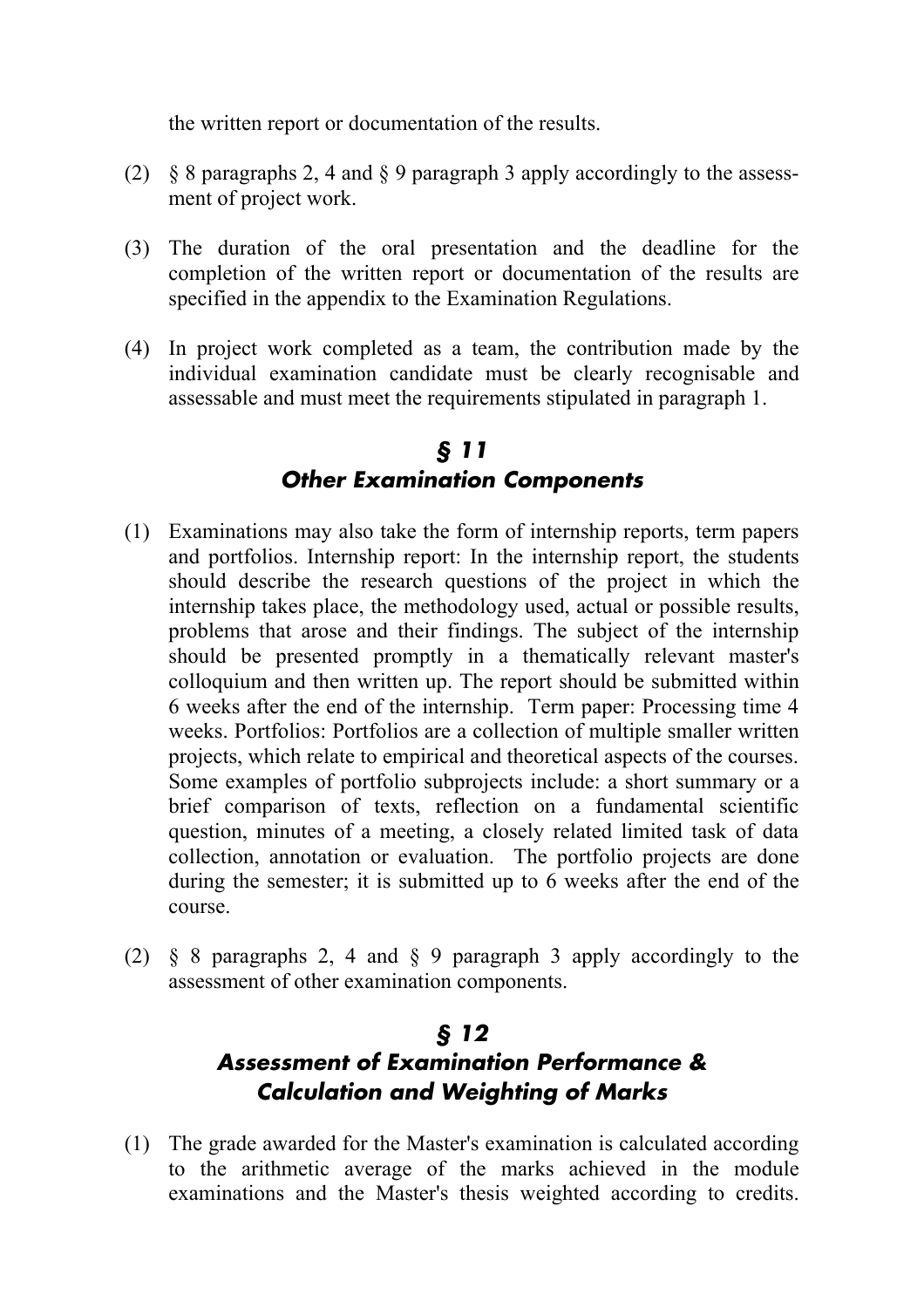Modules that are not marked are not factored into the final grade.

(2) The results of the examination components will be combined to produce a module mark by the Examination Office. The marks awarded for individual examination components will be specified by the respective examiners. § 8 paragraph 2 sentence 3 apply to the assessment of oral examinations. The following marks must be used for the assessment of examination components:

| $1 =$ very good    | =outstanding performance                            |
|--------------------|-----------------------------------------------------|
| $2 = \text{good}$  | = performance that significantly exceeds the        |
|                    | average requirements                                |
| $3 =$ satisfactory | $=$ performance that meets the average requirements |
| $4 =$ sufficient   | $=$ performance that meets the requirements despite |
|                    | a number of shortcomings                            |
| $5 =$ insufficient | $=$ performance that does not meet the requirements |
|                    | due to significant shortcomings                     |

- (3) In order to differentiate the assessment of examination components, individual marks can be amended by adding or deducting 0.3. The marks of 0.7, 4.3, 4.7 and 5.3 are not permitted.
- (4) If a module examination is comprised of several examination components, the module mark is calculated according to the arithmetic average of the mark awarded for the examination components weighted in accordance with the appendix to the Examination Regulations. The individual examination components are weighted by means of the calculation of multiples. Individual examination components of the module examination can generally be offset against each other. If a student passes the module examination, he/she will be awarded the corresponding credits, which will be recorded together with the marks by the Examination Office.
- (5) When calculating the mark for the Master's examination, the mark for the examination component and the module mark, only the first decimal place will be considered; all other positions after the decimal point will be deleted without being rounded up or down.

The module mark is determined as follows:

1. for an average of up to and including  $1.5$  = very good 2. for an average of  $1.6$  to  $2.5$  = good 3. for an average of 2.6 to 3.5  $=$  satisfactory 4. for an average of  $3.6$  to  $4.0$  = sufficient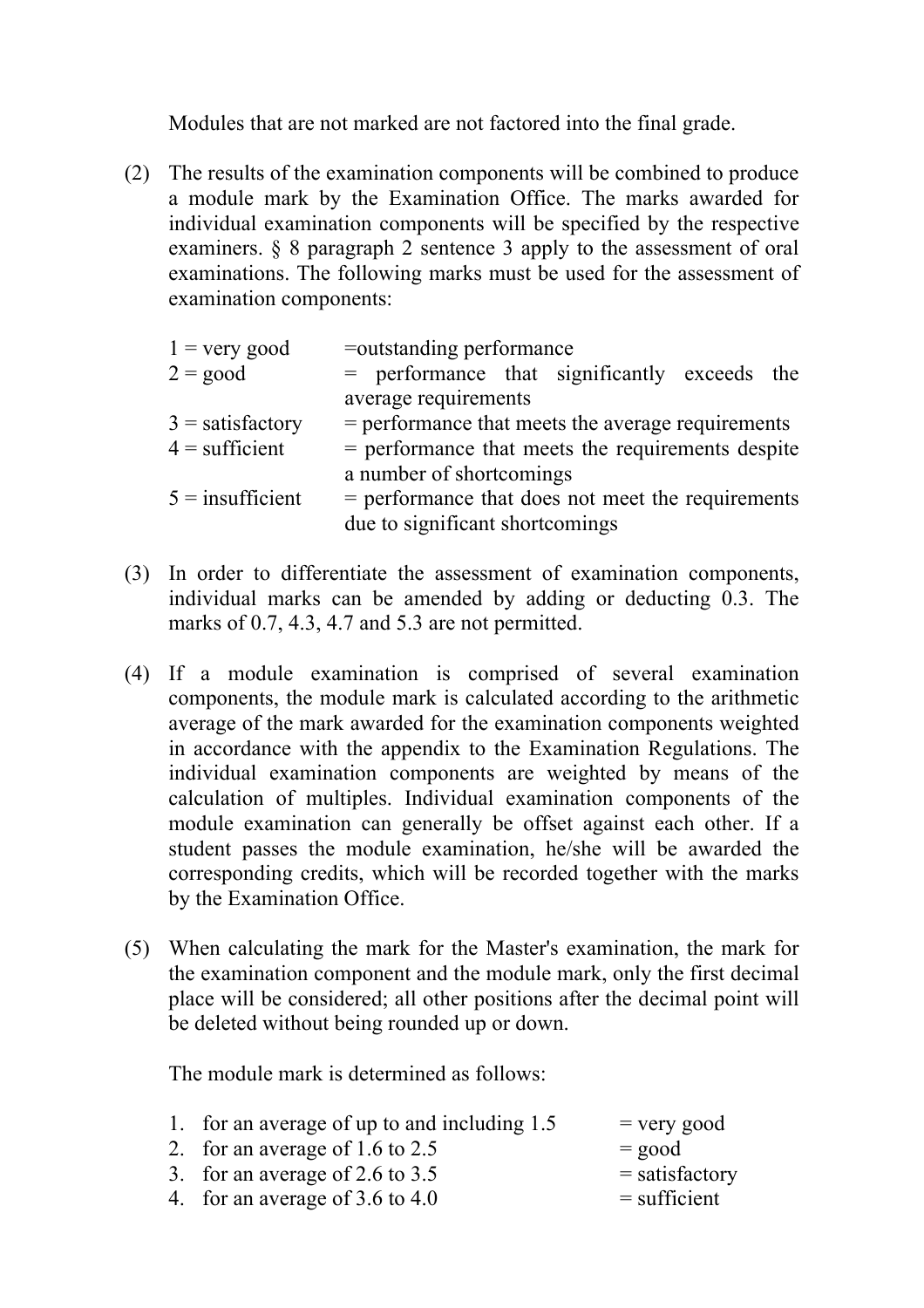## *§ 13 Absence, Withdrawal, Deception and Breaches of Regulations*

- (1) An examination shall be deemed to have been marked "insufficient" (5.0) if the examination candidate misses a binding examination without good cause or withdraws from an examination without good cause. § 5 paragraph 3 shall remain unaffected. Sentence 1 must be applied accordingly if the examination candidate does not complete a written examination or his/her Master's thesis within the stipulated deadline without good cause.
- (2) The reason specified for the withdrawal from the examination or failure to sit the examination must be immediately submitted in writing and substantiated. If the examination candidate falls ill, the presentation of a doctor's certificate and, in cases of doubt, an official medical certificate can be demanded. If it affects the candidate's compliance with the deadline for initial registration for an examination, resitting examinations, reasons for failing to sit examinations and compliance with deadline stipulated for examination work, the illness of a family member who is mainly cared for by the examination candidate shall be treated the same as an illness of the examination candidate himself/herself. If the reason for withdrawal from or failure to sit the examination is approved, a new examination date will be arranged. The candidate's existing examination results should be factored into the overall grade in this case.
- (3) If the examination candidate attempts to influence the result of his/her examination performance by means of deception, using sources without naming them, using quotations without labelling them or using aids that are not permitted, the examination concerned will be marked "insufficient" (5.0). If an examination is not marked, it will be graded as "failed". An examination candidate who disturbs the orderly running of an examination can be excluded from continuing the examination by the respective examiner or invigilator; if this occurs, the examination will be marked "insufficient" (5.0). If an examination is not marked, it will be graded as "failed".
- (4) In serious cases of the circumstances described in paragraph 3, the Examination Board can: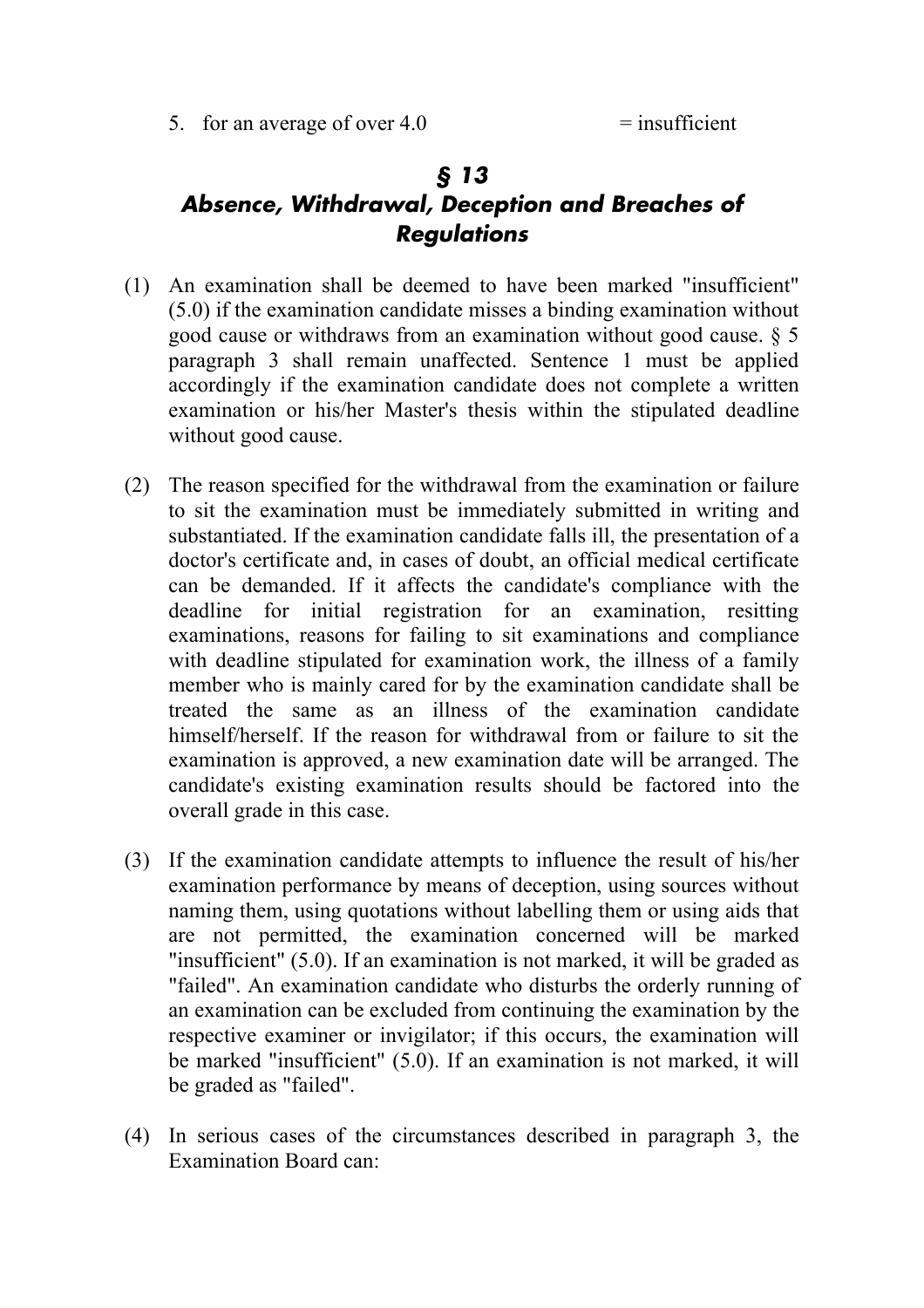- 1. deem the entire module examination to have been failed or definitively failed
- 2. exclude the examination candidate from completing further course and examination components

The examination candidate must be given the opportunity to make a statement before a decision is made.

(5) The examination candidate must be notified of any decisions that are detrimental to his/her studies immediately in writing. The reason behind such decisions must be provided alongside information on the candidate's right to appeal.

#### *§ 14 Passing and Failing*

- (1) The Master's examination shall be deemed to have been passed when the candidate has completed the required course component, passed the module examinations of the Master's examination and achieved a mark of "sufficient" (4.0) or better for his/her Master's thesis.
- (2) If the examination candidate has not passed the Master's examination, he/she will be provided with a certificate listing the course and examination components completed by the candidate and the marks awarded and specifying that the Master's degree course has not been completed on request and upon presentation of the corresponding evidence.
- (3) A module examination shall be deemed to have been passed if it is awarded a module mark of "sufficient" (4.0) or better.
- (4) Notwithstanding § 12 paragraph 4, the examination components that are specifically listed in the appendix must have been marked "sufficient" (4.0) or better or, in the case of an examination that has not been marked, graded as "passed". If they are not passed, these examinations cannot be compensated for but can be factored into compensation for other examination components of the module examination.
- (5) An examination component that has not been marked "sufficient" (4.0) or better does not exclude the candidate from continuing the module examination.
- (6) If the examination candidate has failed a module examination or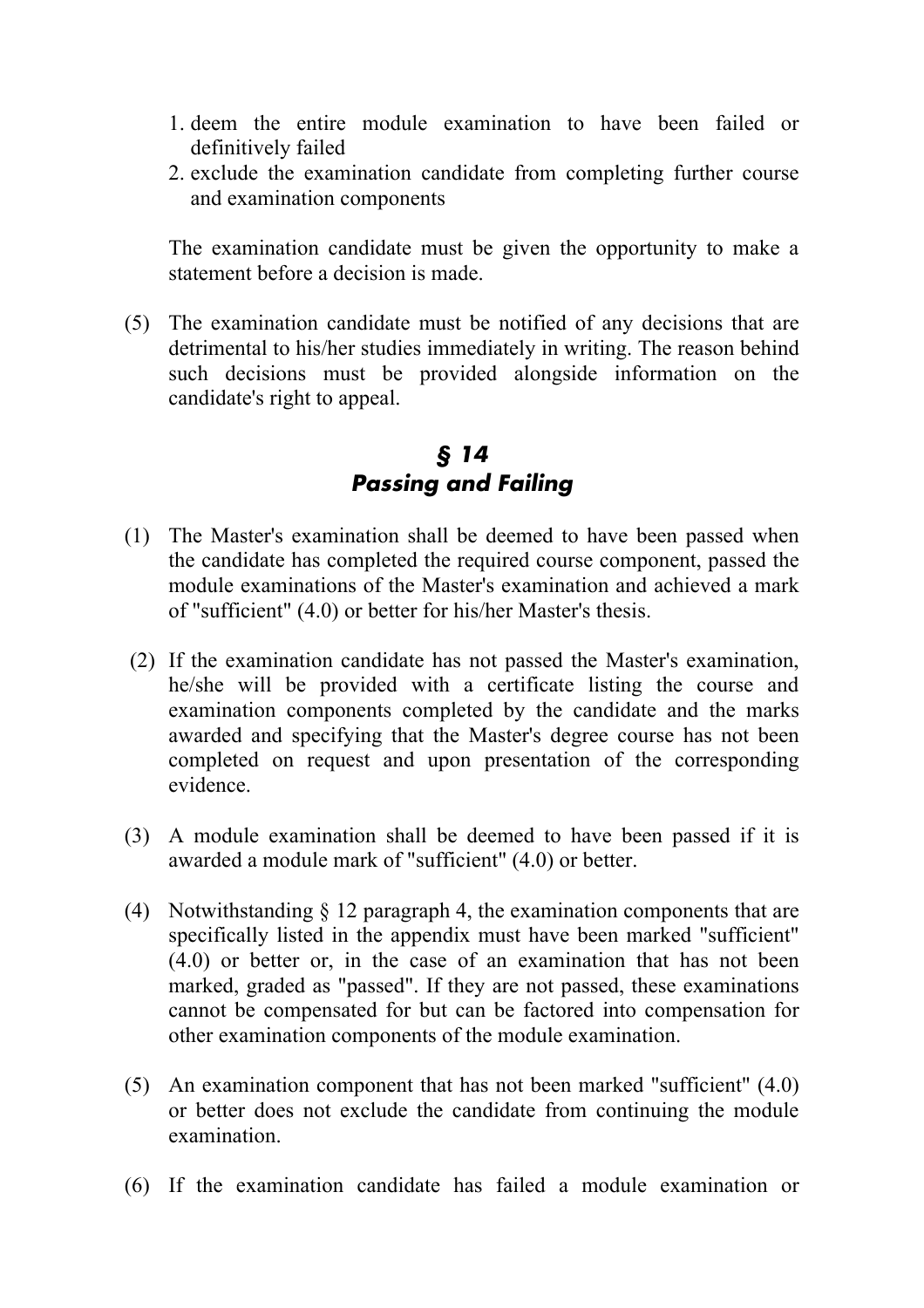received a mark worse than "sufficient" (4.0) for his/her Master's thesis, the examination candidate will be informed of this in writing. Furthermore, he/she will receive information as to whether and, where applicable, to which extent and by which deadline the examination component or Master's thesis can be repeated.

#### *§ 15 Resitting Module Examinations*

- (1) Resitting the entire Master's examination as defined in § 3 paragraph 1 is not possible. If a module examination of a compulsory module has been definitively failed, the Master's examination shall also be deemed to have been definitively failed. If a module examination in a compulsory elective module has been definitively failed, the Master's examination shall also be deemed to have been definitively failed unless the module is substituted as specified in paragraph 3.
- (2) If the examination candidate fails a module examination, only examination components that have been given the mark of "insufficient" (5.0) can be repeated. In the case described in § 13 Paragraph 4 Sentence 1 Number 1 Variant 1, all examinations of the module must be repeated. § 4 Paragraph 2 remains unaffected.
- (3) If the module examination in an elective module has been definitively failed, this can be substituted with another attestable compulsory elective module that has been passed.
- (4) Failed attempts at other German institutions of higher learning in the chosen program are to be counted.

# *§ 16 Crediting of Study Hours & Study and Examination Performance*

- (1) Course and examination components that have been completed at a university will be factored into the overall grade by the responsible Examination Board on request unless there are significant differences between the skills and expertise acquired. Students must submit the required documents. In the case that previous components are factored into the overall grade as specified in sentence 1, the corresponding study hours must be counted.
- (2) Paragraph 1 applies accordingly to study hours and course and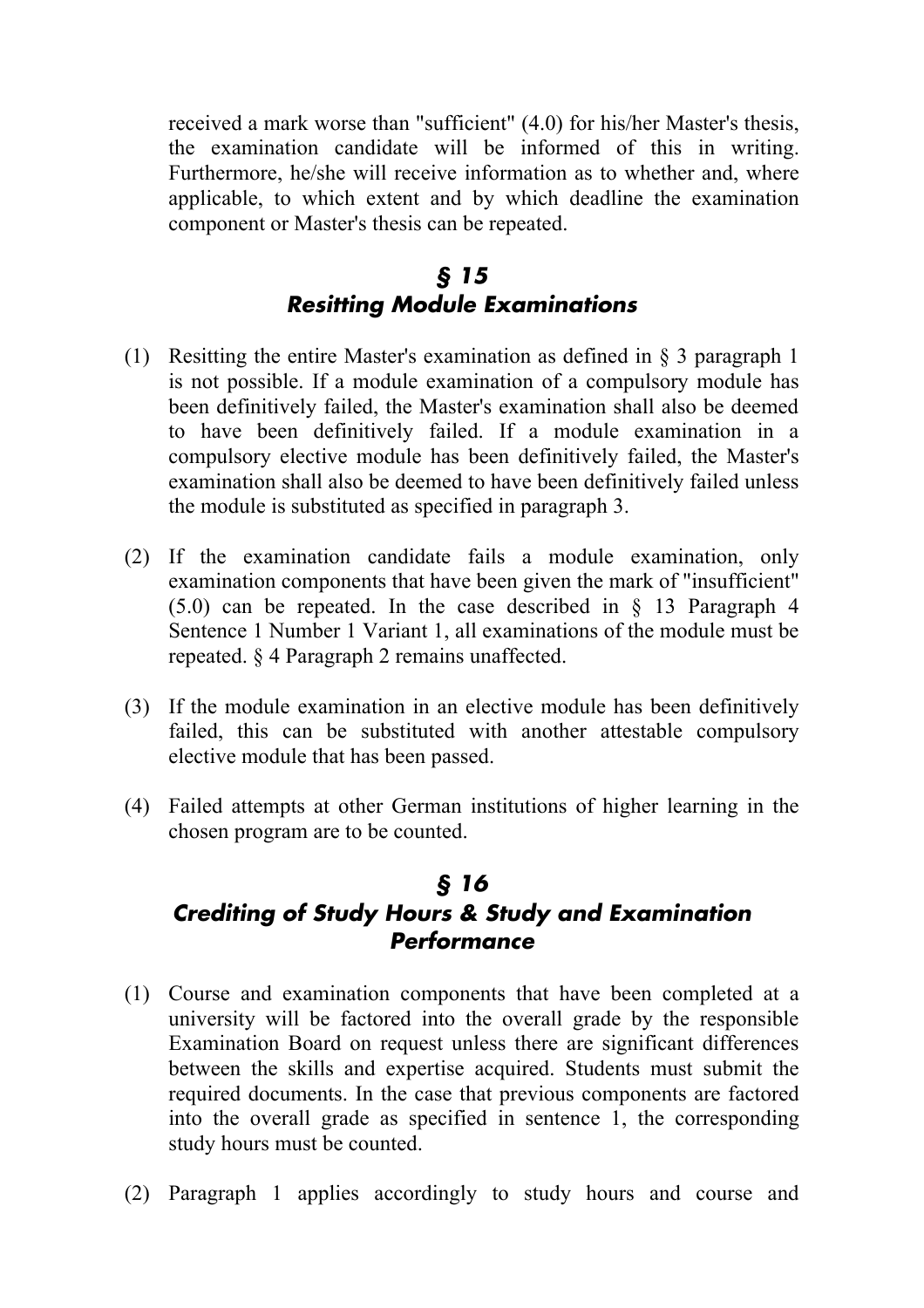examination components completed as part of officially recognised long-distance courses and at other educational institutions.

- (3) Qualifications obtained outside of the degree course will be factored into the overall grade if they correspond to and can substitute parts of the course in terms of their content and requirements.
- (4) If course and examination components are factored into the overall grade, the marks must be transferred into the degree course – insofar as the two grading systems are comparable – and factored into the calculation of the overall grade. In the case of incompatible grading systems, the components will be transferred into the degree course and marked as "passed". The inclusion of a note that the components have been factored into the overall grade on the examination certificate is permitted.
- (5) If components are not factored into the overall grade, this decision must be substantiated in writing by the responsible Examination Board.

#### *§ 17 The Examination Board*

- (1) The Examination Board is comprised of members of the Faculty of Philology.
- (2) The Examination Board consists of the Chairman/Chairwoman, his/her deputy and up to 5 further members. Up to 4 members are selected from the group of university lecturers, up to 2 members are selected from the group of academic staff and one member is selected from the group of students in the Faculty Board. The selection of the student member is carried out in consultation with the student representatives in Faculty Board. Furthermore, a substitute member must be selected for each member of the Examination Board from his/her group. The members of the Examination Board elect the Chairman/Chairwoman and a Vice-Chairman/Chairwoman from the group of university lecturers. The university lecturers have the majority of the votes. The period of office of the university lecturers and the members of staff is 3 years and the period of office of the student is one year.
- (3) The Examination Board ensures that the provisions of the Examination Regulations are complied with and proposes suggestions as to how the Examination and Study Regulations can be reformed. The Examination Board constitutes a quorum when its meeting was duly convened and the majority of its members are present. The Examination Board passes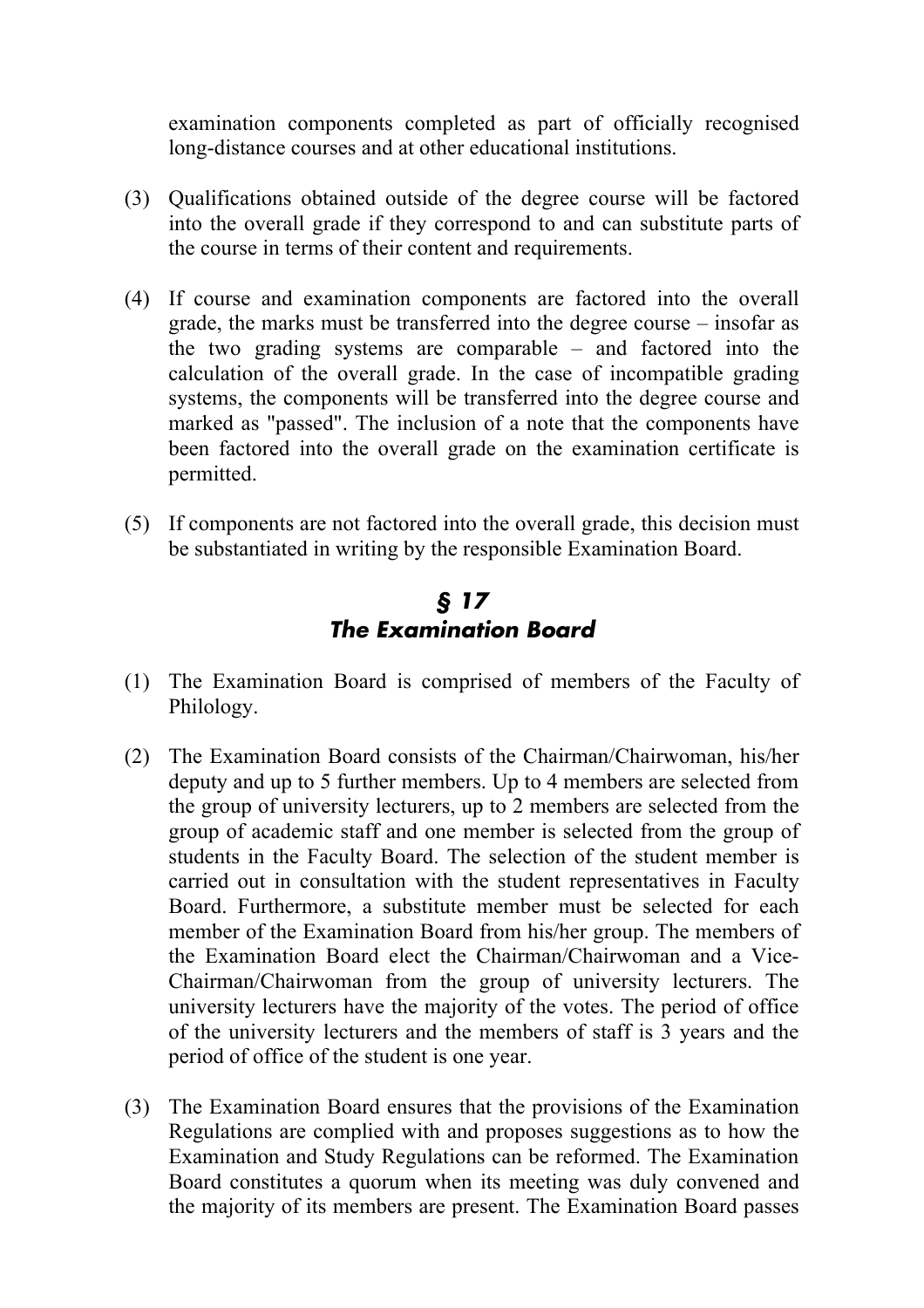resolutions in accordance with the majority of votes of the members present. The student member is not involved in determining the examination questions.

- (4) The Chairman/Chairwoman prepares and implements the resolutions of the Examination Board. He/She informs the Faculty Board about the work of the Examination Board, especially with regard to the development of study hours and the distribution of marks. The Examination Board can transfer some of its functions and powers to its Chairman/Chairwoman. This does not, however, apply to decisions on objections.
- (5) In the case of examinations in interdisciplinary modules, the required decisions are made in consultation with the examination board responsible for the other subject.
- (6) The members of the Examination Board have the right to attend examination components. They must inform the examiner about their attendance 14 days before the examination at the latest.
- (7) The members of the Examination Board are subject to an obligation of official secrecy. If they are not public servants, they must be sworn to secrecy by the Chairman/Chairwoman.

## *§ 18 Examiners and Observers*

- (1) Only professors and other individuals who are authorised to conduct examinations and have been awarded authorisation to teach in the subject areas that form the focus of the examination components or have been assigned responsibility for the independent execution of teaching tasks will be appointed as examiners. Where appropriate, in accordance with the subject matter of the examination, individuals who are authorised to independently teach only a specific area of an examination subject may also be appointed as an examiner. In special exceptional cases, teaching staff for special tasks and individuals with experience of professional practice and training can be appointed as examiners insofar as this is appropriate for the individual nature of the university examination. Examiners and observers must have at least achieved the qualification awarded for the examination or an equivalent qualification.
- (2) The examination candidate will be informed of the names of the examiners at least 4 weeks before the examination date. Justified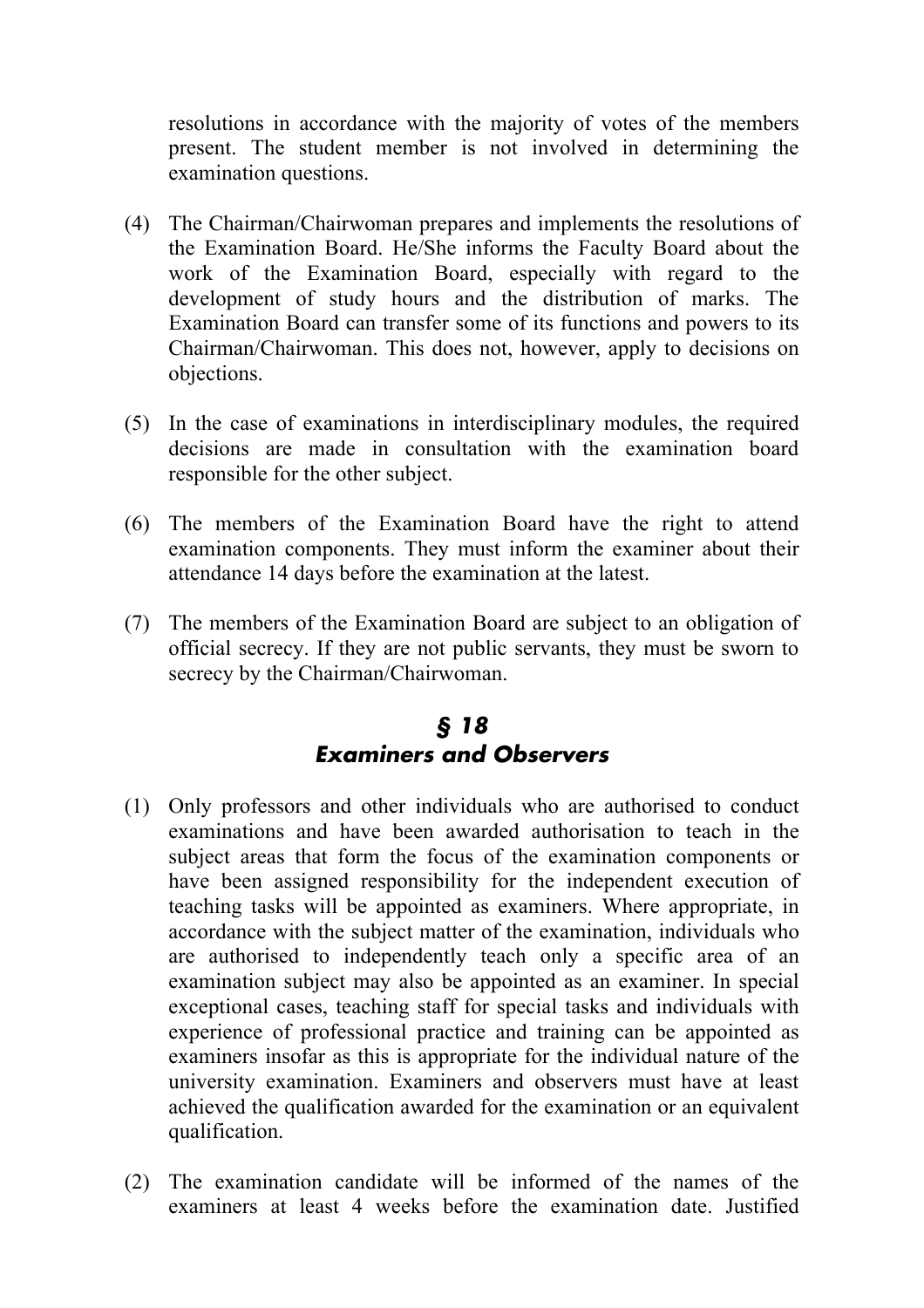deviations are possible and require the consent of the Examination Board.

(3) § 17 paragraph 7 applies accordingly to the examiners and observers.

## *§ 19 Master's thesis*

- (1) The Master's thesis should demonstrate that the examination candidate is able to independently use scientific methods to tackle a problem arriving from his/her subject area within a specific period of time. Candidates are expected to explore and discuss the relevant state of research and clearly explain what characterises their own approach and why they chose it during the course of their thesis.
- (2) The Master's thesis is supervised by a professor or another individual authorised to conduct examinations insofar as the individual works in an area relevant to the Master's degree course in Linguistics at Leipzig University.
- (3) The volume of work involved in the Master's thesis amounts to 30 credits. The thesis must normally be completed alongside the candidate's degree studies during the third and fourth semesters. The Master's thesis must be completed within a period of 23 weeks. The period in which the Master's thesis must be completed can normally be extended by up to 6 weeks by the Examination Board at the request of the student for reasons for which he/she is not responsible and on the basis of a statement submitted by the student's thesis supervisor.
- (4) The topic of the Master's thesis will be released to the examination candidate by the Examination Board at his/her request at the end of the lecture period in the third semester at the latest. The topic and time of the Master's thesis must be put on record. The examination candidate can inform the Examination Board of his/her desired topics. The allocated topic can only be returned once and only within a period of 2 weeks after being released.
- (5) The Master's thesis can also be completed in the form of group work if the contribution by the individual candidate that is to be assessed as an examination component is clearly distinguishable and assessable on the basis of sections, page numbers or other objective criteria that allow a clear distinction to be made and also meet the requirements laid out in paragraph 1.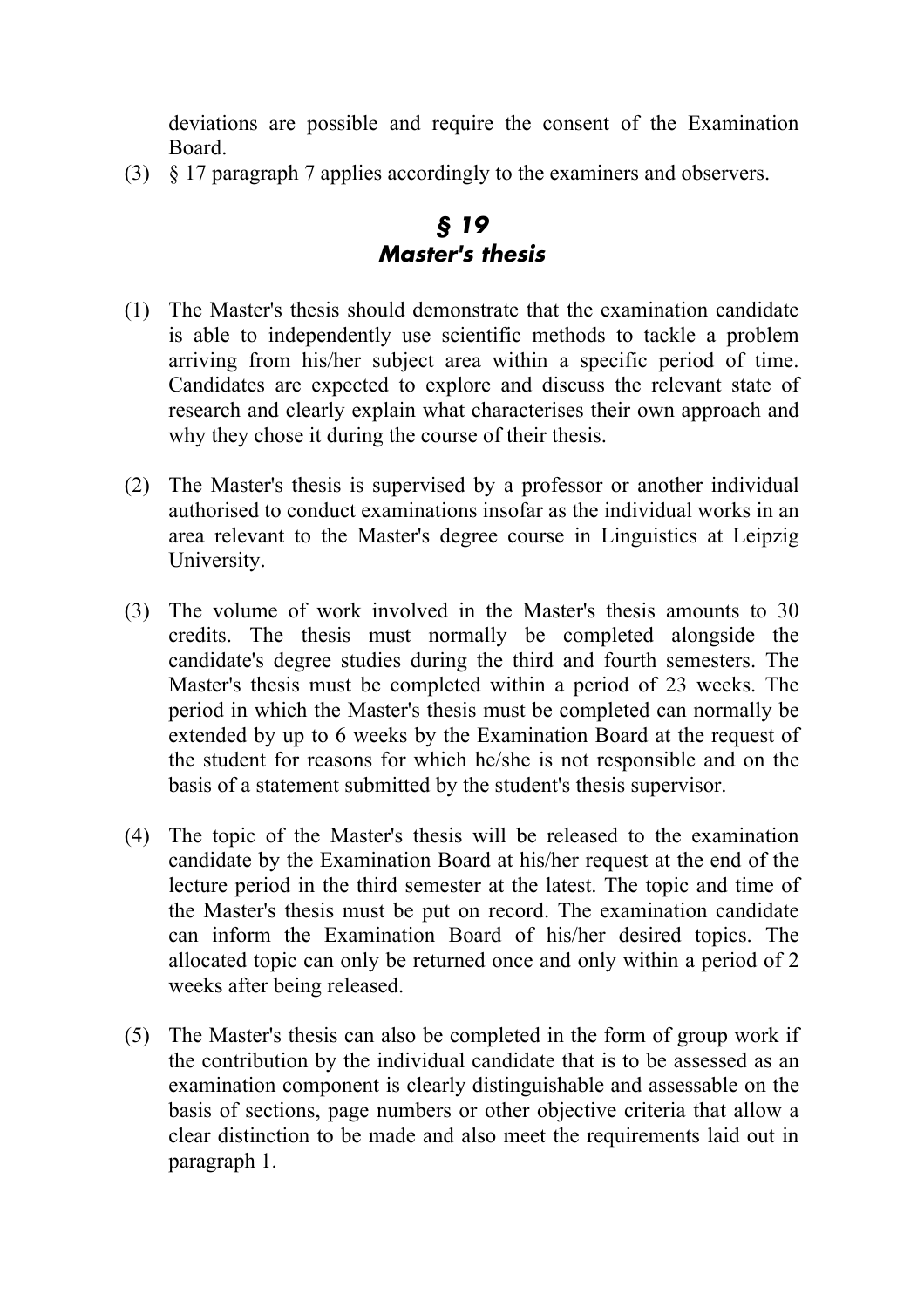- (6) The date of submission of the Master's thesis must be put on record. When producing his/her thesis, the examination candidate must ensure that he/she writes it – in the case of group work, his/her personal section of the work – independently and does not use any sources or aids other than those specified.
- (7) The Master's thesis must be submitted in the form of two printed copies and one electronic copy in either German or English. When submitting his/her thesis, the examination candidate must ensure that the electronic version corresponds to the printed version
- (8) The Master's thesis must be independently assessed by 2 examiners, one of whom should be the thesis supervisor.
- (9) The final grade for the Master's thesis will be awarded as follows. If the marks awarded in the two assessments are "sufficient" (4.0) or better and are not separated by more than 2.0, the final grade will be calculated as the average of these two marks. If the two marks are "insufficient" (5.0), the thesis will be graded as failed. If one of the two marks is "insufficient" (5.0) or the marks awarded in the two assessments are separated by more than 2.0, the Chairman/Chairwoman of the Examination Board will appoint a third assessor. The final grade will then be calculated as the average of the two best marks providing that these marks are "sufficient" (4.0) or better. If two of the three marks are "insufficient" (5.0), the final grade will be "insufficient" (5.0).
- (10) If the grade awarded for the Master's thesis is worse than "sufficient" (4.0), the thesis can be repeated once within the period of a year. This period will begin when the examination result is announced. Once this period has expired, the repeat attempt will be graded as failed. A second repeat attempt can only take place on the next possible examination date upon application. The return of the topic of the Master's thesis within the deadline specified in paragraph 4 is, however, only permitted if the examination candidate has not made previous use of this option.
- (11) The assessment of the Master's thesis is not permitted to take any longer than 6 weeks.

## *§ 20 Course Certificate and Master's Degree Certificate*

(1) The examination candidate will receive a certificate for his/her successfully passed Master's examination without delay and within a period of 4 weeks where possible. The certificate will be awarded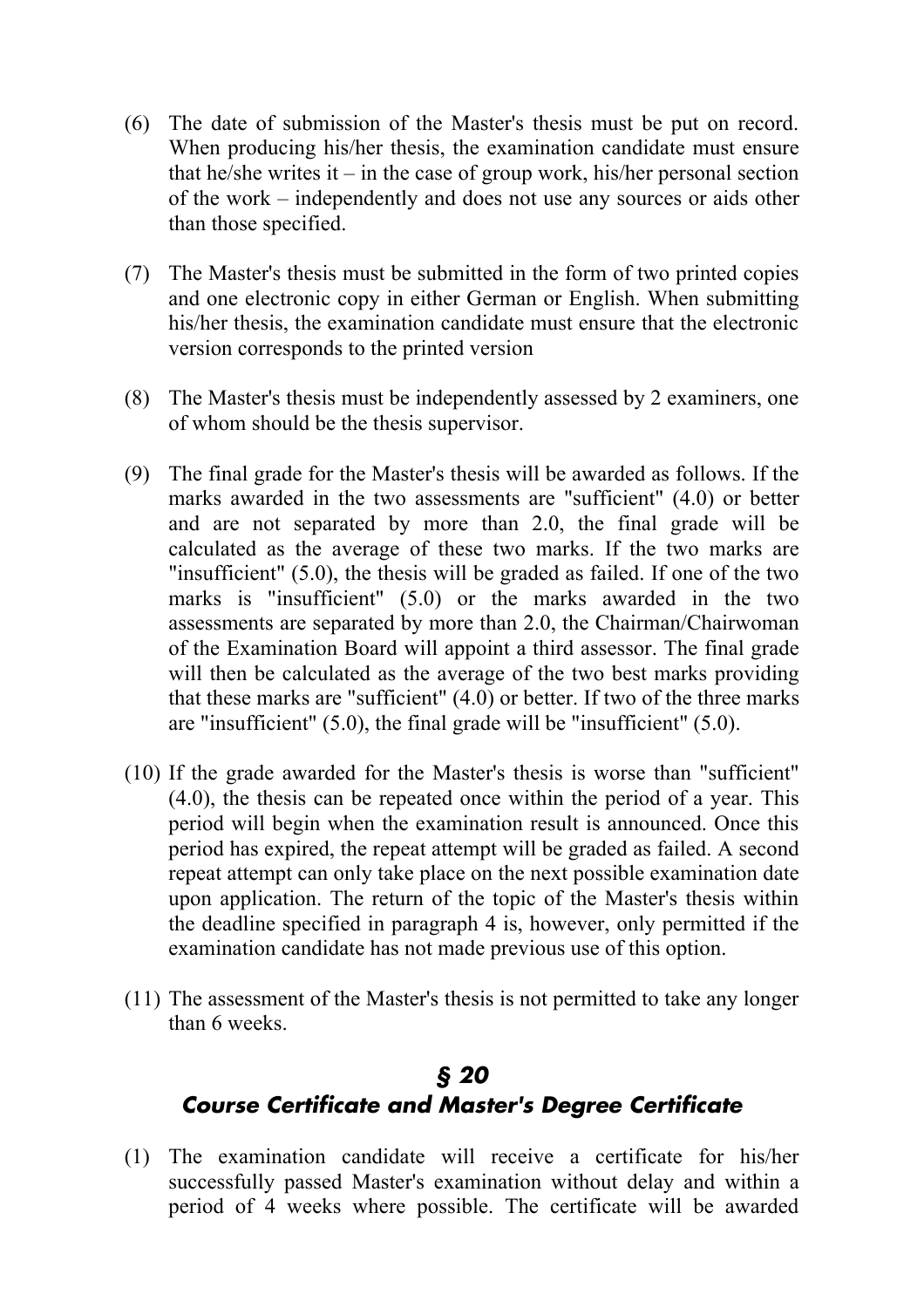together with the candidate's Transcript of Records, which contains a list of the marks and credits awarded for the modules of the Master's degree course and the overall grade.

- (2) The certificate will bear the date on which the candidate completed his/her last examination component and the date on which the certificate was issued. The certificate will also contain the name, date of birth and place of birth of the student, the topic and grade of his/her Master's thesis and the overall grade of his/her Master's examination. The certificate will be created in accordance with the corporate design of Leipzig University.
- (3) Leipzig University will issue a Diploma Supplement (DS) corresponding to the "Diploma Supplement Model" of the European Union/European Council/UNESCO.
- (4) At the same time as the Master's examination certificate, the examination candidate will also receive the Master's degree certificate containing the date of the examination certificate. This degree certificate will state that the candidate has been awarded a Master's degree. The Master's degree certificate will be signed by the Chairman/Chairwoman of the Examination Board and the Dean of the Faculty of Philology and will be stamped with the seal of the Faculty of Philology. An English translation of the degree certificate must be provided with the original certificate.

## *§ 21 Invalidity of the Master's Examination*

- (1) If the examination candidate has cheated in an examination component and this fact is only revealed after the certificate has been issued, the mark awarded for the examination component can be corrected in accordance with § 13 paragraph 3. The module examination and Master's examination can be deemed to have been failed where applicable.
- (2) If the examination candidate failed to meet the requirements for the acceptance of a module examination with no intent to deceive and this fact is only revealed after the certificate has been issued, this shortcoming will be resolved by the passing of the module examination. If the examination candidate wrongly obtained admission to the module examination with intent, the module examination and Master's examination can be deemed to have been failed.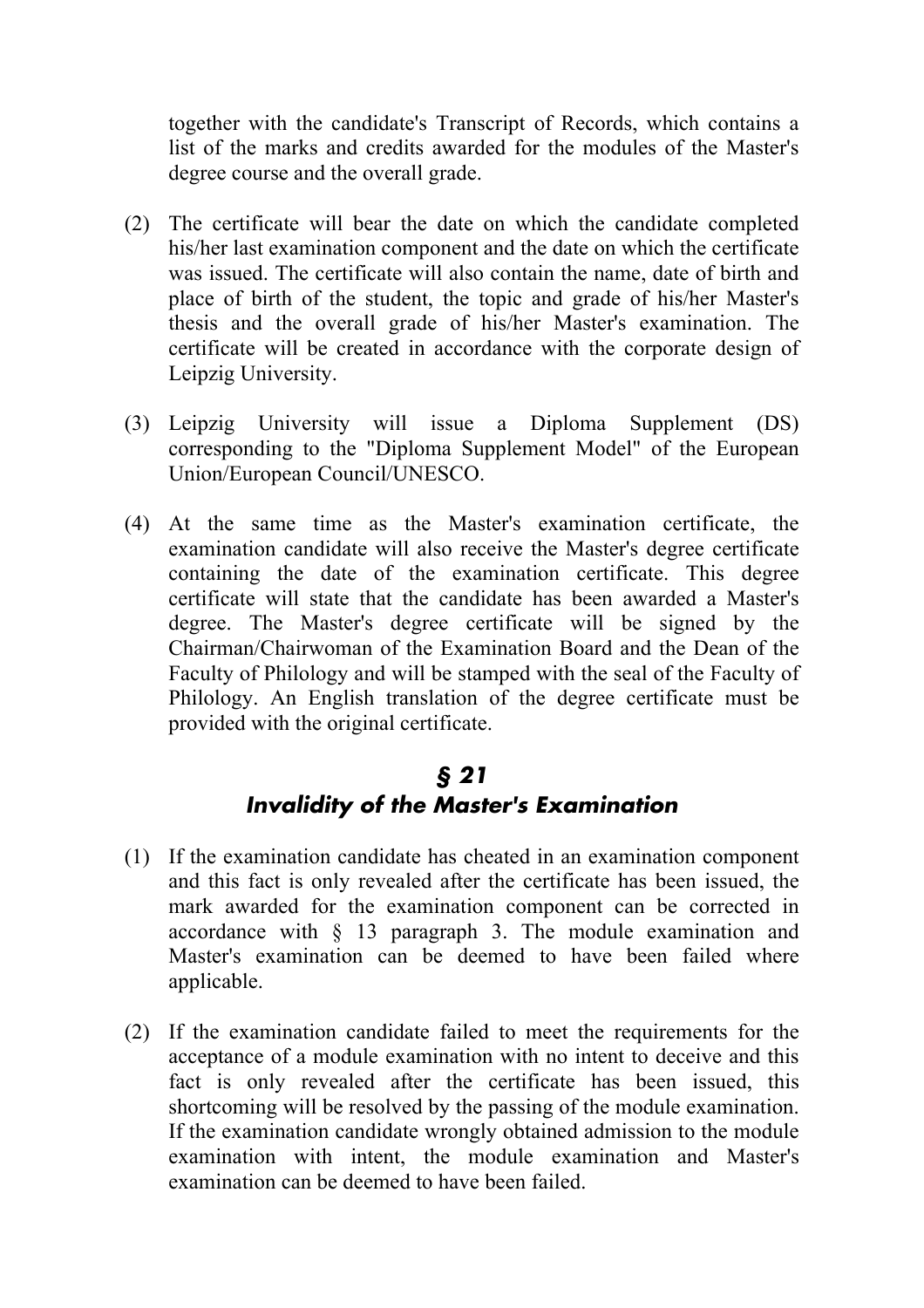- (3) The examination candidate must be given the opportunity to make a statement before a decision is made.
- (4) Paragraphs 1 to 3 apply accordingly for the Master's thesis.
- (5) An incorrect certificate must be retracted and a new certificate issued where applicable. The Master's degree certificate, Transcript of Records and Diploma Supplement must also be retracted together with the incorrect certificate. Decisions according to paragraph 1 and paragraph 2 sentence 2 are excluded after a period of 5 years starting on the date of the certificate.

## *§ 22 Access to Examination Records*

Within a period of a year after completion of the examination procedure, the examination candidate will be provided access to his/her written examination work, the assessment of this work and the examination records after submitting an informal application within a reasonable period of time.

## *§ 23 Responsibilities of the Examination Board*

The Examination Board is responsible for all of the tasks that must be performed in accordance with these regulations unless specified otherwise.

The Examination Board is particularly responsible for decisions:

- 1. on the rejection of admission to the module examinations and the Master's thesis  $(\xi$  5)
- 2. on the consequences of violations of the Examination Regulations (§ 13)
- 3. on the grades of "passed" and "failed"  $(8\ 14)$
- 4. on the crediting of study hours, study and examination components, including the justification of decisions to not credit these hours and components  $(\S 16)$
- 5. on the appointment of the examiners and observers (§ 18) and the authorisation to issue the Master's thesis  $(\S 19)$
- 6. on the invalidity of the Master's examination  $(\S 21)$
- 7. on objections in the examination procedure (§ 24)

#### *§ 24 Right to Objection*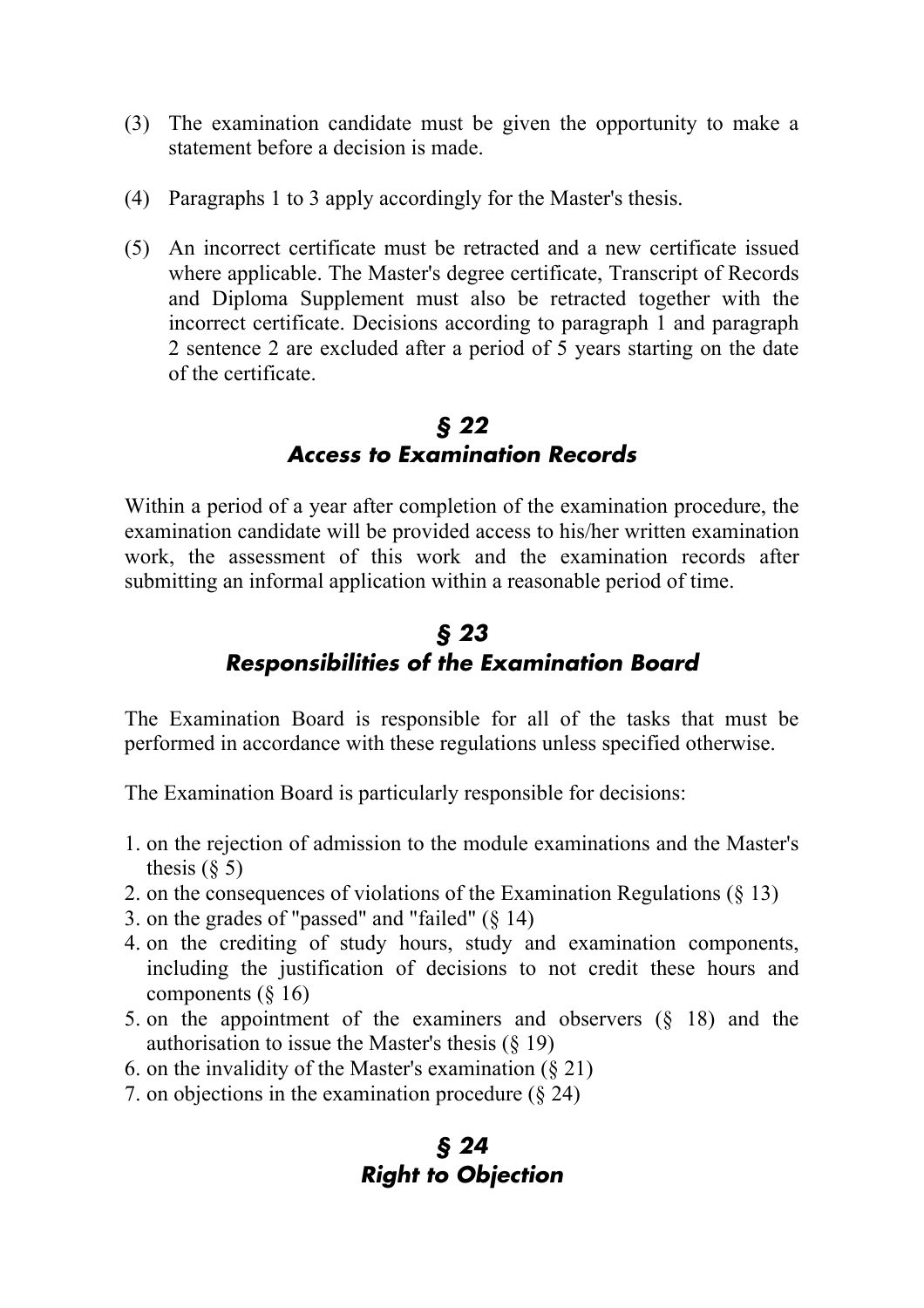- (1) Any decisions that are detrimental to examination candidates must contain information on the candidate's right to appeal.
- (2) Examination candidates can enter objections to negative decisions within a month after being informed of the decision. Objections must be submitted in writing or as an oral statement to be recorded at the Faculty of Philology.
- (3) The Examination Board will come to a decision on the objection within a period of 3 months.

#### *II. Specific Provisions*

## *§ 25 Scope of Study*

- (1) The entire scope of the student workload required for the successful completion of the Master's degree course in Linguistics corresponds to 120 credits. This total number of credits includes the credits awarded for seminar/lecture hours, private study hours, pre-examination achievements and examinations. One credit is equivalent to a student workload of 30 hours.
- (2) A total of 60 credits will be achieved in each year of study and will be awarded for passed module examinations.

## *§ 26 Subject Matter, Type and Scope of the Master's Examination*

- (1) The Master's examination is comprised of the examinations for the modules listed in the appendix and the Master's thesis.
- (2) A total of 120 credits are awarded in the Master's degree course, 30 credits of which are awarded for the Master's thesis.
- (3) In the four semesters of the master's program, students must complete nine modules. All modules offered by the institute for this degree program are compulsory elective modules, whereby at least seven modules must be chosen from modules 04-046-2001, -2002, -2010, - 2013 to -2016, -2025, -2026, -2031 and -2033 . A maximum of 20 credit points can be earned through modules 04-046-2034, -2035 or